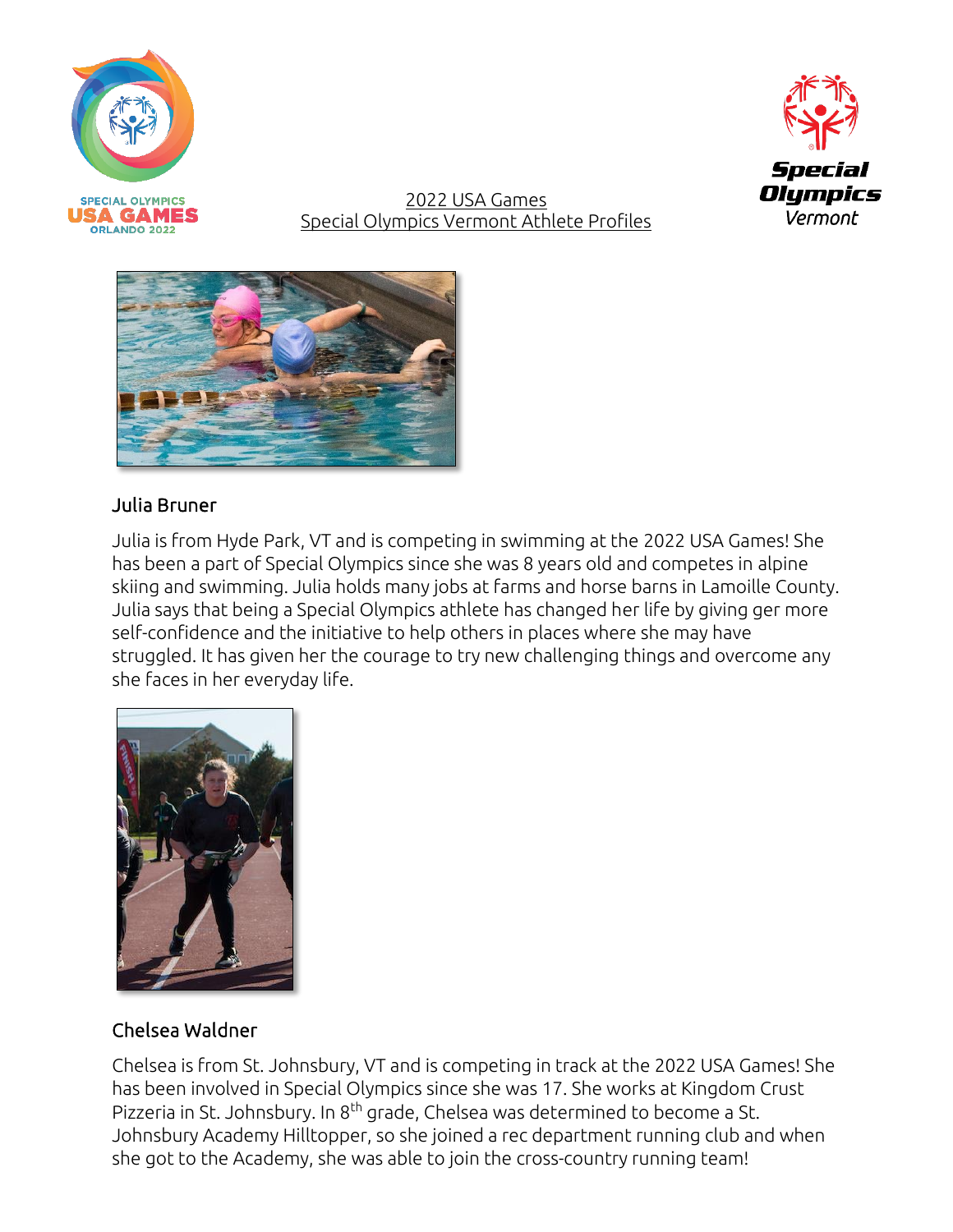

## Marcus DeSmit

Marcus is from Vergennes, VT and is competing in swimming at the 2022 USA Games! He currently attends Bellcate School in Essex Junction, VT and works part time at Hannaford. Marcus has participated in many Special Olympics sports including unified basketball, bocce, bowling, snowshoeing, swimming, and track & field. Marcus is grateful for Special Olympics because it has introduced him to some different sports that he normally would not have tried, and it has also allowed him to "unleash some energy".



# Pascal Deppisch

Pascal is from Danville, VT and is competing in track and the 2022 USA Games! He currently attends Danville High School. He has been participating in Special Olympics since third grade, starting with unified snowshoeing and bocce, then moving in skiing and basketball. Pascal picked up running quite recently, after his mom talked him into trying cross country in high school. He worked hard to become a better runner and by the summer of 2020 had trained for and run a 100K!